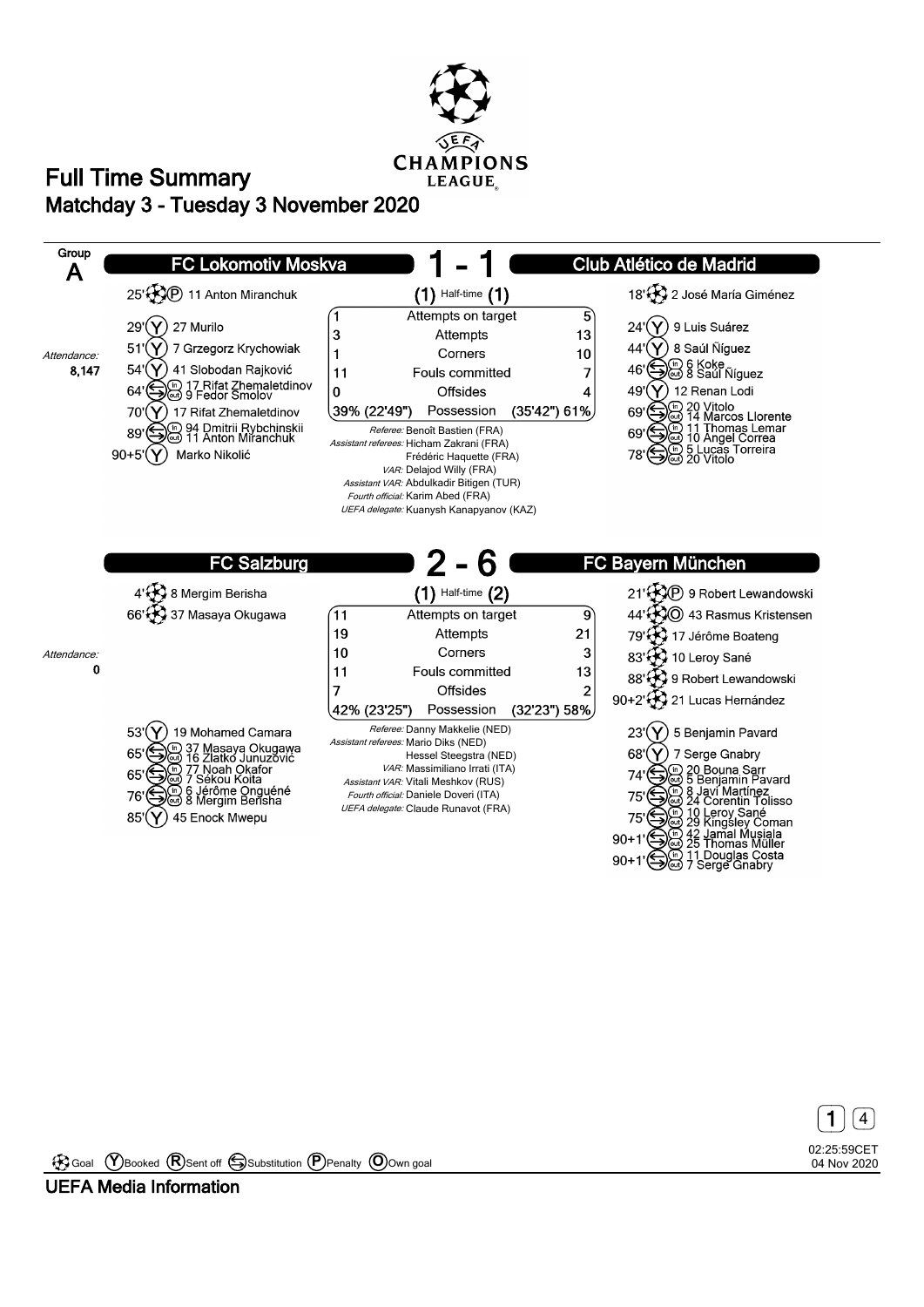





Goal **Y** Booked **R** Sent off Substitution **P** Penalty **O** Own goal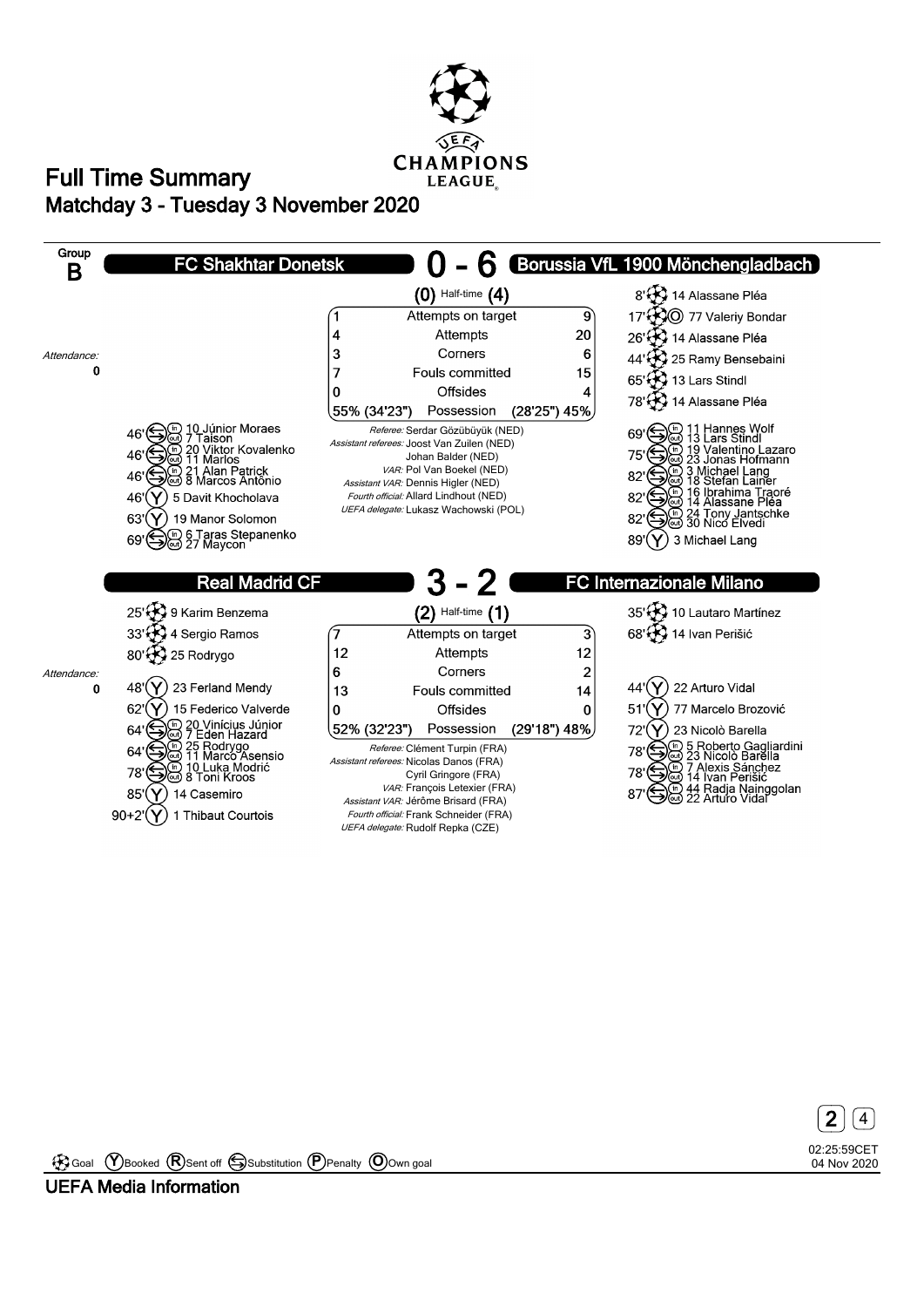





Goal **Y** Booked **R** Sent off Substitution **P** Penalty **O** Own goal